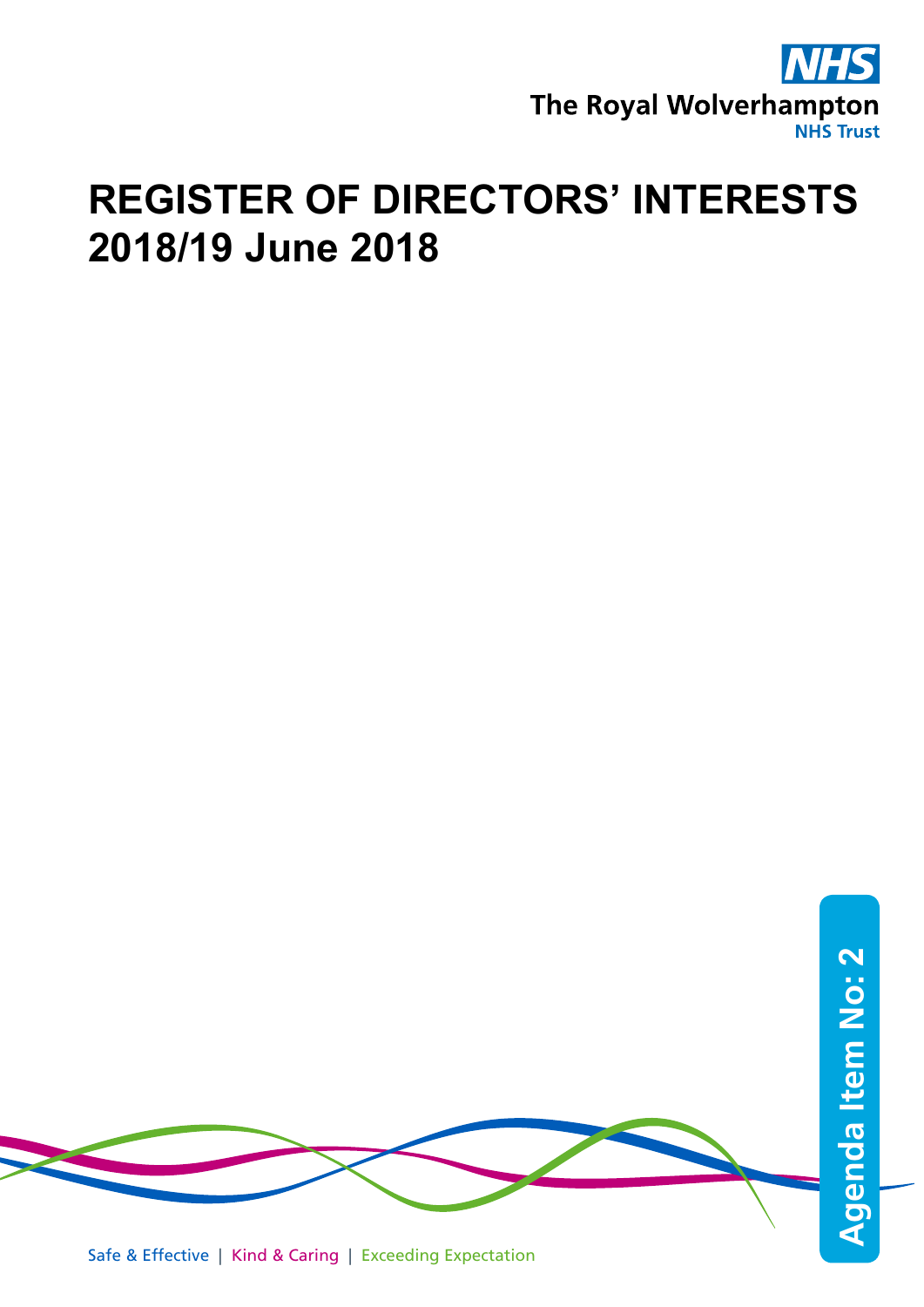## **RWT - REGISTER OF DIRECTORS' INTERESTS 2018/19 June 2018**

| <b>Board Member</b>      | <b>Position</b>                  | <b>Declaration</b>                                                                                          |
|--------------------------|----------------------------------|-------------------------------------------------------------------------------------------------------------|
| Ann-Marie Cannaby        | <b>Chief Nursing Officer</b>     | • Birmingham City University - Professor of Nursing Sciences                                                |
| Ann-Marie Cannaby        | <b>Chief Nursing Officer</b>     | • Royal College of Nursing – Member                                                                         |
| Ann-Marie Cannaby        | Chief Nursing Officer            | • Warwick University - Research fellow (Honorary)                                                           |
| Ann-Marie Cannaby        | Chief Nursing Officer            | • Higher Education Academy - Teaching Fellow                                                                |
| Ann-Marie Cannaby        | <b>Chief Nursing Officer</b>     | • Ann-Marie Cannaby Ltd. - Director                                                                         |
| Ann-Marie Cannaby        | <b>Chief Nursing Officer</b>     | • Leicester and Leicestershire Photographic Society - Member                                                |
| Ann-Marie Cannaby        | <b>Chief Nursing Officer</b>     | • La Trobe University, Victoria, Australia - Honorary Visiting Fellow                                       |
| Dr Jonathan Darby        | Associate Non-executive Director | . Dudley CCG - Board member and IT Lead                                                                     |
| Dr Jonathan Darby        | Associate Non-executive Director | • Manor Abbey Investments - Director                                                                        |
| Dr Jonathan Darby        | Associate Non-executive Director | • BBC Birmingham - Medical Advisor                                                                          |
| Alan Duffell             | Director of Workforce            | • Member of the CIPD (Chartered Institute for Personnel and Development)                                    |
| Alan Duffell             | Director of Workforce            | • Member of Chartered Management Institute                                                                  |
| Roger Dunshea            | Non-Executive Director           | · General Chiropractic Council - Lay member                                                                 |
| Roger Dunshea            | Non-Executive Director           | . Medical Research Council - independent member of Risk and Audit Committee.                                |
| Roger Dunshea            | Non-Executive Director           | . Equality and Human Rights Commission - independent member of Audit and Risk Committee                     |
| Roger Dunshea            | Non-Executive Director           | • Geological Society of London - Member of Audit Committee                                                  |
| Roger Dunshea            | Non-Executive Director           | . North Salop Wheelers Ltd (Community Bus company) - Social services (contract with NHS) - bus driver       |
| Rosi Edwards             | Non-Executive Director           | . Labour Party, Hall Green Constituency - member of Executive Committee (vice chair: Policy)                |
| Rosi Edwards             | Non-Executive Director           | . Labour Party, Moseley and Kings Heath Branch - Vice Chair, Auditor, Member of Election Campaign Committee |
| Rosi Edwards             | Non-Executive Director           | • Lay member of West Midlands ACCEA                                                                         |
| Rosi Edwards             | Non-Executive Director           | . President of Birmingham Health Safety and Environment Association (from March 2016)                       |
| Rosi Edwards             | Non-Executive Director           | • Daughter as an employee of Unite the Union takes part in union campaigning, including on the NHS          |
| Cheryl Etches OBE        | Deputy Chief Executive           | • ICD Medical - Director                                                                                    |
| Cheryl Etches OBE        | Deputy Chief Executive           | • Arbonne International - District Manager, Independent Consultant                                          |
| Cheryl Etches OBE        | Deputy Chief Executive           | • Calabar Vision 2020 Link - trustee                                                                        |
| <b>Cheryl Etches OBE</b> | Deputy Chief Executive           | • Healthcare Futures UTC - Governor                                                                         |
| Junior Hemans            | Non-Executive Director           | • Libran Enterprises (2011) Ltd - Director                                                                  |
| Junior Hemans            | Non-Executive Director           | • Tuntum Housing Association (Nottingham) - Chair of the Board                                              |
| Junior Hemans            | Non-Executive Director           | . Wolverhampton Cultural Resource Centre - Chair of the Board                                               |